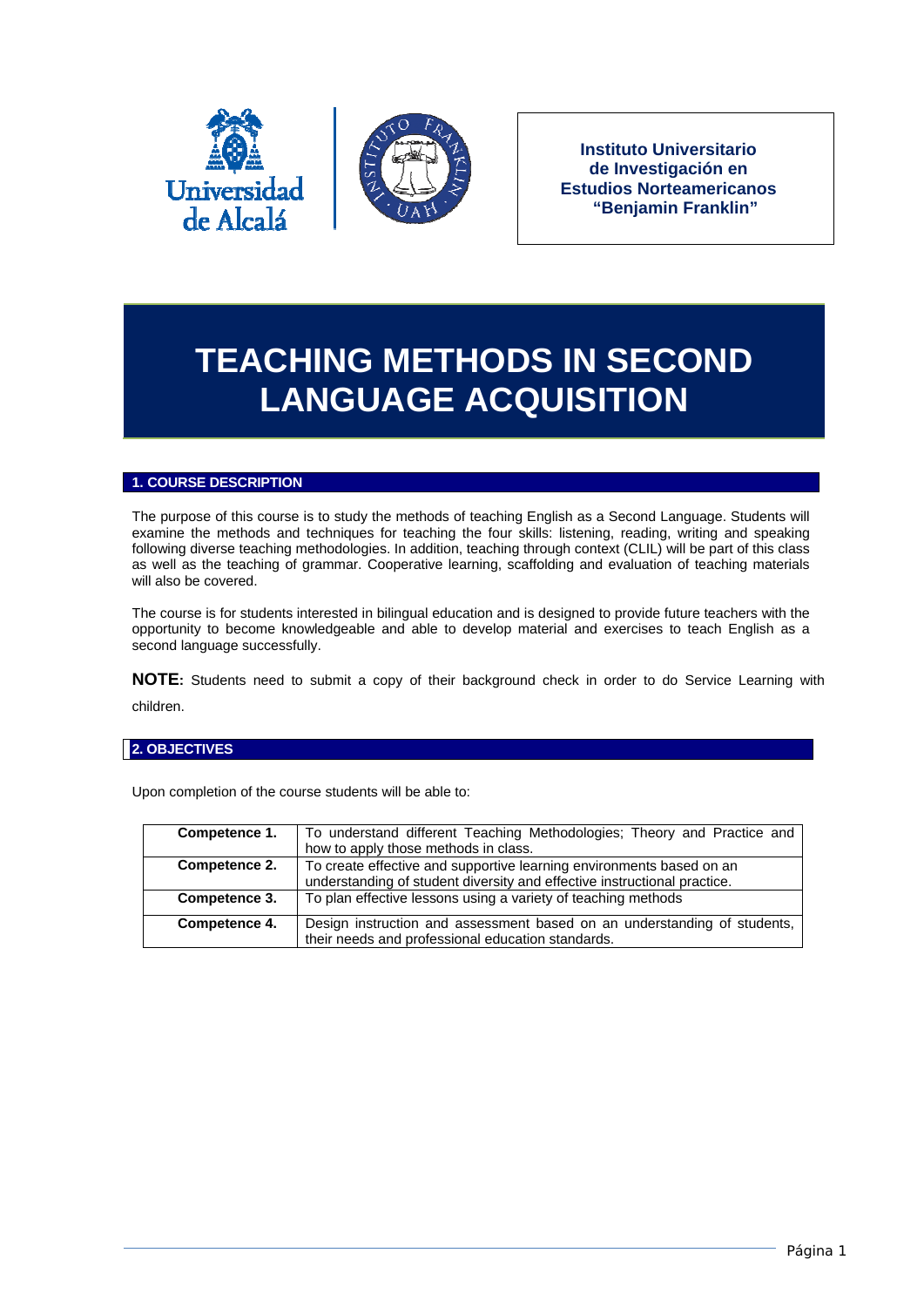# **3. Methodology**

Students' participation is essential in this course. Readings in class will be discussed and students will have to do exercises to put into practice the theory learnt in the readings. Oral presentations to put into practice the theoretical part along with a research paper will also be required. Viewing of YouTube videos will support class understanding and help discussion of the theoretical perspectives of the subject.

#### **4. EVALUATION**

This course requires significant participation from students. The quality of learning will depend highly on reading discussions, presentations, exercises and active listening. The course will be a lot more interesting if everybody participates. Hearing from others' ideas, perspectives and experiences will create interesting discussions and learning.

#### **Participation. 50%**

## **Final Paper 20%**

This is a formal research paper. Students can choose one of the readings from the course or write about a lesson plan selecting the teaching methods necessary to achieve the goals of the class. This research paper will be written using MLA style. Font should be Arial 11, double space, and the paper should be between 8 to 10 pages.

#### **Oral Presentations. 30%**

Oral presentations: There will be two oral presentations. The first one must be related to the topics studied in class. Students will have to choose a topic and prepare an oral presentation based on it. In the second oral presentation the students must show the knowledge they acquired through the final written project. All the competences will be assessed as well as the following aspects:

**Content and development**: The student must prepare a well-structured presentation. It should introduce the main topic. The main information and ideas must be developed in a coherent and interrelated way.

**Specific language**: The student must present his / her work using part of the specific terminology worked on in class in order to explain the content of his/her research on the topic.

**Body language**: The student must show mastery of the subject matter and maintain the attention of the class. Thus, visual contact, intonation and body language are important. The student must demonstrate he/she has an effective way of maintaining the attention of the class. In order to help the student develop this skill it would be interesting that the class participates in the presentation through compression exercises or questions related to the topic.

**Audiovisual aids**: It is very important that the students use audiovisual aids to deliver their oral presentation. Power Point, flashcards, videos, images, newspaper clippings, etc. are recommended. It is also very important that the students do not directly read the information. They can use notes but never read their presentation word for word.

The percentage of the grade that is assigned to each of the sections of the course will be as follows:

| <b>Participation</b>      | 50% |
|---------------------------|-----|
| <b>Final paper</b>        | 20% |
| <b>Oral presentations</b> | 30% |

#### **6. ATTENDANCE**

Class attendance is MANDATORY. If the student is absent for more than the allowed limit (one class absence in the summer program and two absences in the fall and spring programs), the final grade will reflect a decrease of 10 points for each non-attendance that has not been excused by a doctor's certificate or by your Program Director. It is the individual responsibility of the student to make up any missed content about the subject taught in class the day the student was absent.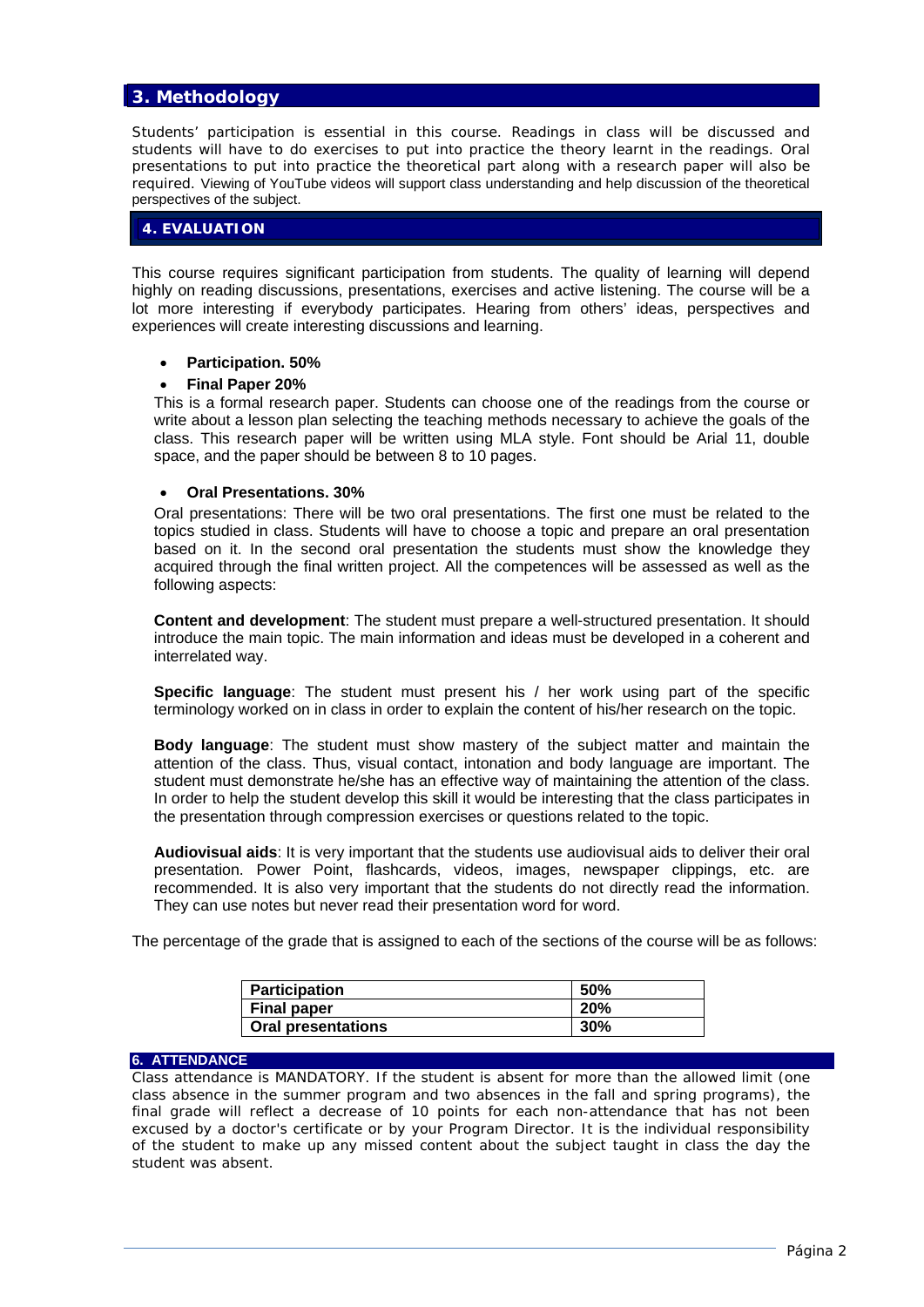| <b>CLASS SCHEDULE</b>                                                                                                                                 |                                                                                                                                                                                                                                                                                                                                                                                                                                                                                                   |  |  |
|-------------------------------------------------------------------------------------------------------------------------------------------------------|---------------------------------------------------------------------------------------------------------------------------------------------------------------------------------------------------------------------------------------------------------------------------------------------------------------------------------------------------------------------------------------------------------------------------------------------------------------------------------------------------|--|--|
| <b>TOPIC</b>                                                                                                                                          | <b>ASSIGMENTS</b>                                                                                                                                                                                                                                                                                                                                                                                                                                                                                 |  |  |
| Overall presentation of the course.<br>Class discussion about teaching methodologies.<br>What should I know about Language Teaching<br>Methodologies? |                                                                                                                                                                                                                                                                                                                                                                                                                                                                                                   |  |  |
| The Four Skills in a language: Listening, Speaking, Readir<br>and Writing                                                                             |                                                                                                                                                                                                                                                                                                                                                                                                                                                                                                   |  |  |
| Class discussion about teaching listening                                                                                                             |                                                                                                                                                                                                                                                                                                                                                                                                                                                                                                   |  |  |
| Class discussion about teaching speaking                                                                                                              |                                                                                                                                                                                                                                                                                                                                                                                                                                                                                                   |  |  |
| What should I know about teaching listening and speaking                                                                                              | Let's put theory into practice. Exercises about description<br>objects, places and people.<br>Students will have to prepare an exercise to teach the listening<br>speaking skills $(15 - 20$ minutes would be enough). Please,<br>explain the method or methods you would like to apply and fee<br>free to use songs, short stories, recordings or anything you<br>consider useful for this type of activity. Students (peer teachers<br>will have the chance to practice your exercise in class. |  |  |
| Let's put theory into practice. Exercises about description<br>objects, places and people.                                                            |                                                                                                                                                                                                                                                                                                                                                                                                                                                                                                   |  |  |
| Class discussion about teaching reading                                                                                                               |                                                                                                                                                                                                                                                                                                                                                                                                                                                                                                   |  |  |
| Class discussion about teaching writing                                                                                                               |                                                                                                                                                                                                                                                                                                                                                                                                                                                                                                   |  |  |
| What should I know about teaching reading and writing?                                                                                                | Let's Practice.<br>Students will have to prepare an exercise to teach the reading<br>writing skills (15 - 20 minutes would be enough). Please, expla<br>the teaching method you would like to apply and feel free to us<br>songs, short stories, recordings or anything you consider usefu<br>for this type of activity. Students (peer teachers) will have the<br>chance to practice your exercise in class.                                                                                     |  |  |
| Let's put theory into practice.<br>Comics and short stories will help students read, write and<br>speak. How would you use comics in class?           |                                                                                                                                                                                                                                                                                                                                                                                                                                                                                                   |  |  |
| First oral presentation                                                                                                                               |                                                                                                                                                                                                                                                                                                                                                                                                                                                                                                   |  |  |
| Teaching content lessons to adolescents.                                                                                                              | Reading. The Adolescent Brain- learning Strategies & Teachin<br>tips                                                                                                                                                                                                                                                                                                                                                                                                                              |  |  |
| Teaching content lessons to adult students                                                                                                            | Reading. How to Teach Adults by Dan Spalding.                                                                                                                                                                                                                                                                                                                                                                                                                                                     |  |  |